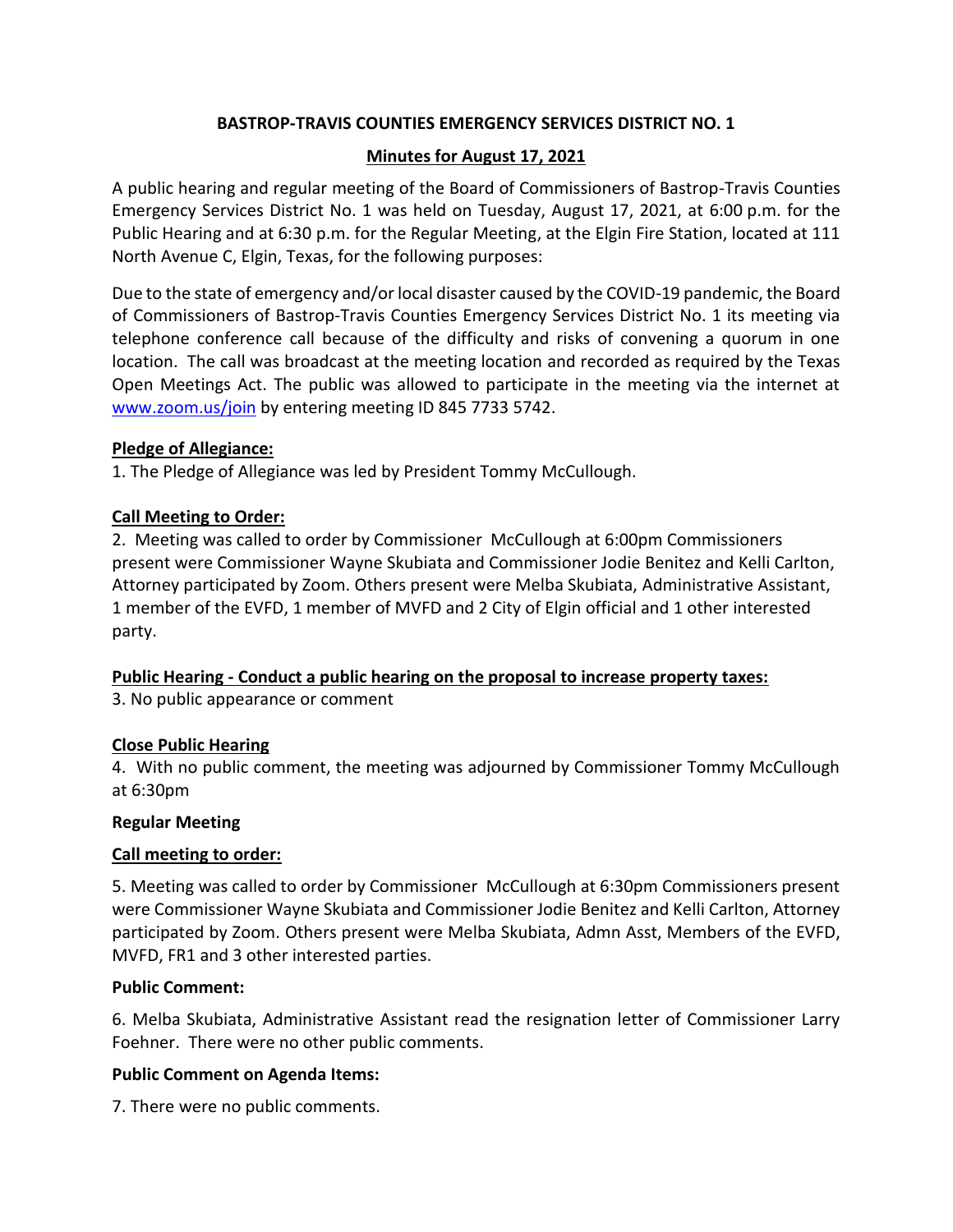## **Administrative Items**

## **8. Discuss and consider appointment of commissioner to fill unexpired term:**

Commissioner McCullough nominated Larry J Moseley to fill the unexpired term of Commissioner Schwartz, Commissioner Skubiata seconded the motion. Motion passed 3-0. Larry J Moseley accepted the position.

## **9. Administer Oath and receive signed Statement and Oath from appointed commissioner:**

Melba Skubiata, Admin Asst administered the Oath of Office and Statement of Elected/Appointed Officer to Commission Moseley.

## **10. Discuss and consider election of officers:**

Commissioner McCullough made a motion to name Commissioner Skubiata, as Board Secretary, Commissioner Benitez as Board Treasurer, Commissioner Moseley as Board Vice President, and Commissioner McCullough will remain as Board President. Commissioner Benitez seconded the motion. Motion passed 4-0.

## **11. Discuss and consider renewal and update of required Treasurer's bond:**

Discussion to get Commissioner Benitez bonded as Treasurer. Commissioner McCullough made the motion to renew and update the Treasurer's bond for Commissioner Benitez. Commissioner Skubiata seconded the motion. Motion passed 4-0.

## **Presentation and Reports**

# **12. Receive monthly report from the Treasurer and consider:**

# **(A). Approval of payment of monthly bills and invoices:**

In the physical absence of Commissioner Benitez, Melba Skubiata gave the monthly bills and invoices report. Commissioner Skubiata made the motion to accept the report, Commissioner McCullough seconded. Motion passed 4-0.

#### **(B.) Approval of monthly financial report:**

Melba Skubiata gave the monthly financial report. Commissioner McCullough made the motion to accept the monthly financial report, Commissioner Skubiata seconded. Motion passed 4-0.

#### **(C.) Action regarding amendments to budget for FY 2021:**

Melba Skubiata presented the Budget Amendments for MVFD and EVFD. Commissioner Skubiata made the motion to accept the Budget amendments as presented, Commissioner McCullough seconded. Motion passes 4-0. See attached.

#### **13. Receive monthly report from Elgin Volunteer Fire Department:**

Report given by Chief Henry Hernandez. Report attached.

#### **14. Receive monthly report from McDade Volunteer Fire Department:**

Report given by Chief Rey Ramirez. Report attached.

#### **15. Receive monthly report from First Responders 1:**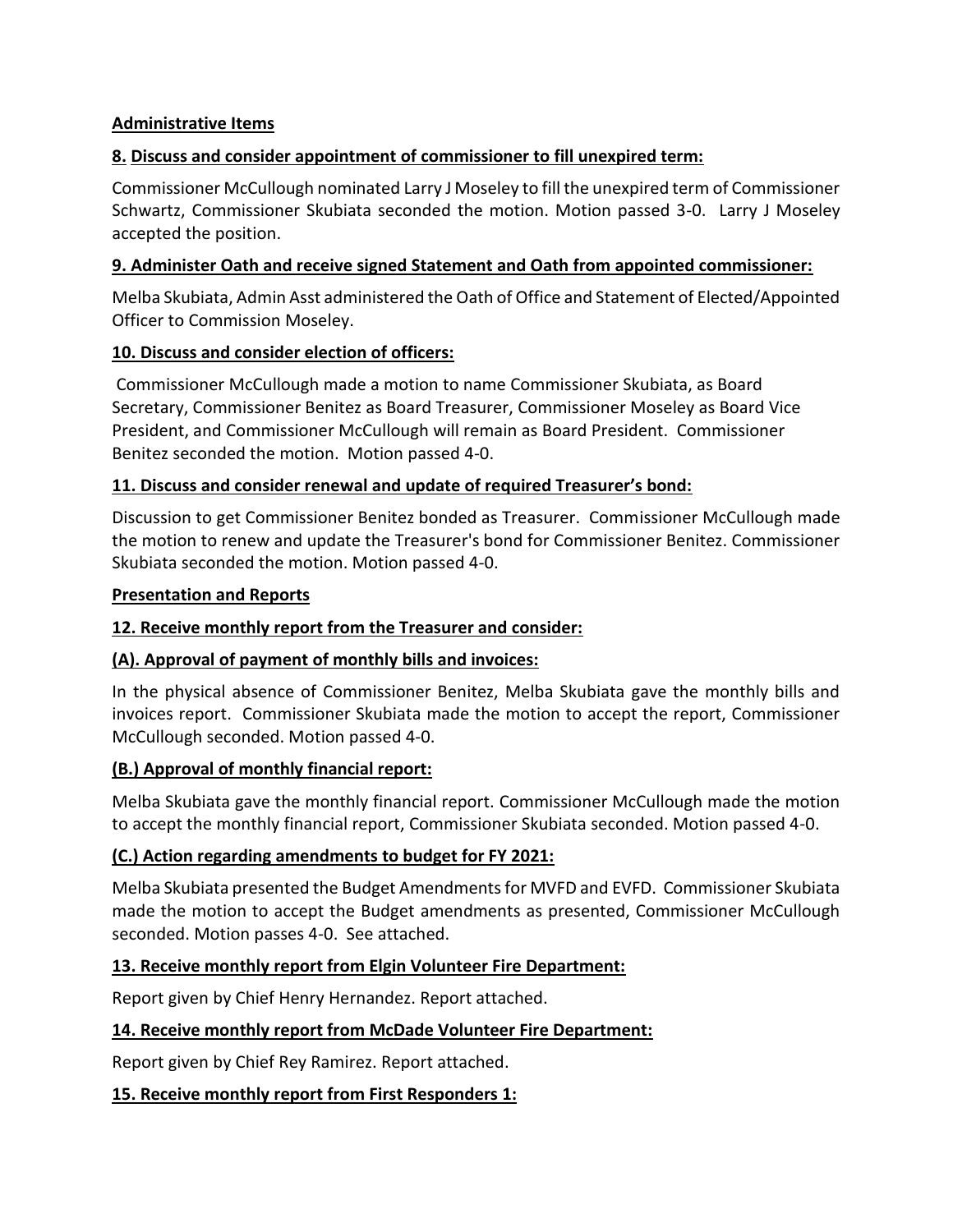Report given by FR Marco Martinez. Report attached.

## **16. Receive monthly commissioner activity reports:**

Commissioner McCullough that the pecan tree limbs have finally been removed. No other commissioner reports presented.

#### **Discussion/Action Items**

# **17. Discuss and consider approval of minutes for the July 20, 2021 regular meeting and August 3, 2021 special meeting:**

Commissioner Skubiata made a motion to accept the minutes as presented, Commissioner McCullough seconded. Motion passed 4-0.

# **18. Consider any additional action regarding budget for fiscal year October 1, 2021 to September 30, 2022, if needed:**

No action taken.

# **19. Take a record vote on the District's 2021 tax rate, adopt an Order Levying Taxes, authorize filing the Order with the Bastrop County Tax Assessor/Collector and Travis County Tax Assessor/Collector:**

Commissioner Tommy McCullough made the following motion: "I move that the property tax rate be increased by the adoption of a tax rate of \$0.097 per \$100, which is effectively an 8.26% increase in the tax rate." Commissioner Wayne Skubiata seconded the motion. Commissioner Tommy McCullough voted yes, Commissioner Wayne Skubiata voted yes, Commissioner Jodie Benitez voted yes, and Commissioner Larry Moseley voted yes. Motion passed 4-0. Commissioner McCullough made a motion to authorize filing the Order with the Bastrop County Tax Assessor/Collector and Travis County Tax Assessor/Collector, Commissioner Skubiata seconded the motion. Motion passed 4-0.

# **20. Acknowledge and approve posting of statement regarding adopted tax rate to home page of District website:**

Commissioner McCullough made a motion to acknowledge and approve the posting of statement regarding adopted tax rate to home page of District website, Commissioner Benitez seconded. Motion passed 4-0.

# **21. Discuss and consider tax notice regarding 2016 payroll:**

Melba Skubiata reported that the 2016 tax notice has been paid and was approved at the last meeting.

# **22. Discuss and consider approval of a training course agreement for first responders:**

This item tabled.

# **23. Discuss and consider service provider agreement with the Elgin Fire Department:**

This item tabled.

# **24. Discuss and consider sale and replacement of Elgin Fire Department trucks:**